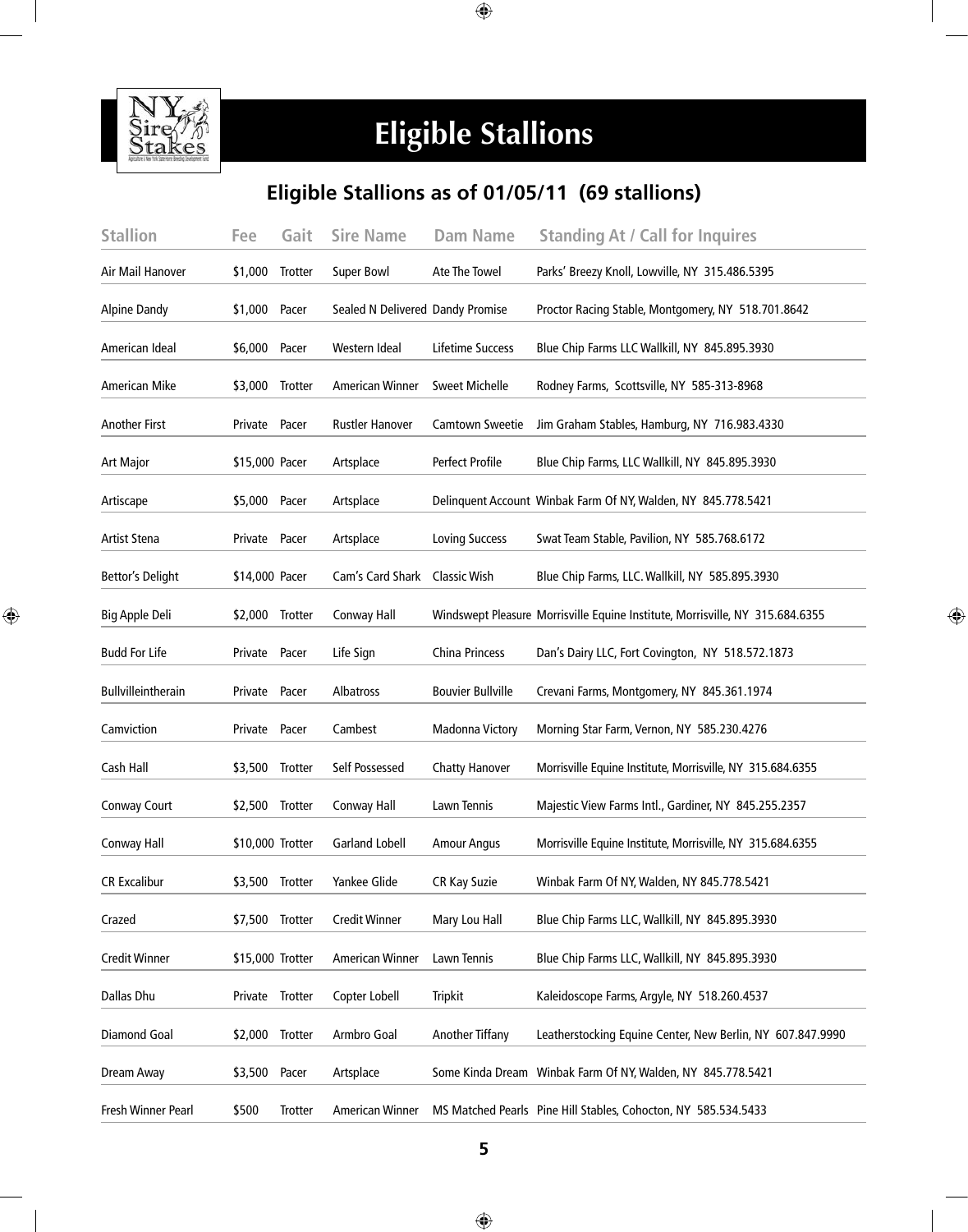

## **Eligible Stallions**

#### **Eligible Stallions as of 01/05/11 (69 stallions)**

| <b>Stallion</b>         | Fee              | Gait           | <b>Sire Name</b>                | <b>Dam Name</b>         | <b>Standing At / Call for Inquires</b>                     |
|-------------------------|------------------|----------------|---------------------------------|-------------------------|------------------------------------------------------------|
| Frisky Fighter          | \$1,500          | <b>Trotter</b> | <b>Valley Victory</b>           | Helga Frazer            | Leatherstocking Equine Center, New Berlin, NY 607.847.9990 |
| Gemini Jason            | Private          | Pacer          | <b>Falcon Seelster</b>          | Rosedale Lobell         | Holliday Racing LLC, Cowlesville, NY 585.902.5111          |
| Hand Inthe Till         | \$750            | Pacer          | Supergill                       | Some Treasure           | Poverty Acres, Eden, NY 716.913.5346                       |
| Heifetz Hanover         | Private          | Pacer          | Cambest                         | <b>Happy Fiddler</b>    | Edward Mower Farm, Jordanville, NY 315.858.9535            |
| <b>Hitwiththeladies</b> | \$2,000          | Trotter        | <b>Giant Hit</b>                | Lady Holiday            | J and B Horse Farm, Sherman, NY 716-761-6979               |
| If I Can Dream          | \$10,000 Pacer   |                | Western Hanover                 | Arterra                 | Majestic View Farms Intl., Gardiner, NY 845.255.2357       |
| Ilooklikemymom          | \$2,000          | Trotter        | Overcomer                       | Lookslikenorma          | Lawton Farm, Westmoreland, NY 315.264.6606                 |
| <b>Imperial Angus</b>   | \$2,000          | Trotter        | <b>Garland Lobell</b>           | Kenwood Scamper         | Win Place & Show Farm, Champlain, NY 518.297.3506          |
| Incredible Abe          | \$1,000          | Trotter        | <b>Crowning Point</b>           | <b>Incredibly Sassy</b> | W D La Page Stable, North Bangor, NY 518.483.7289          |
| Jonathan Lobell         | \$275            | Trotter        | Speedy Crown                    | Norva Hanover           | Cristy Yoder Farm, Burke, NY 518.483.4484                  |
| Kenneth J               | \$4,500          | Pacer          | <b>Bettor's Delight</b>         | Advantest               | Morrisville Equine Institute, Morrisville, NY 315.684.6355 |
| KT's Big Guy            | Private          | Trotter        | Nevele Diamond                  | <b>Sharp Tune</b>       | Wildewood Farm, Verona, NY 315.336.8921                    |
| Lislea                  | \$1,000          | Pacer          | Cam Fella                       | Lisheen                 | Cameo Hills Farm, Montgomery, NY 845.457.9416              |
| Lucky Chucky            | \$10,000 Trotter |                | Windsong's Legacy Aerobics      |                         | Winbak Farm Of NY, Walden, NY 845.778.5421                 |
| Make It Hot             | \$1,000 Trotter  |                | Self Possessed                  | Melt My Heart           | Northway Farm, Moreau, NY 518.321.5281                     |
| Malabar Man             | \$7,500          | Trotter        | Supergill                       | Lady Love Mcbur         | Winbak Farm Of NY, Walden, NY 845.778.5421                 |
| <b>Noble Ability</b>    | \$2,000 Pacer    |                | Albatross                       | Myhalia Hanover         | Cameo Hills Farm, Montgomery, NY 845.457.9416              |
| Passailed               | \$750            | Pacer          | Abercrombie                     | Assailed                | Steuben Farms, Bath, NY 607.769.7539                       |
| Perfect Road Trip       | Private          | Pacer          | On The Road Again Perfect Patsy |                         | Jeffrey A. Thornton, Norwich, NY 607.334.6406              |
| Prayer I Am             | \$2,500          | Trotter        | Like A Prayer                   | I'm A Checkmate         | Simeon Hunsdon's Ranch, Fort Edward, NY 518.747.6317       |
| Proud Kash              | Private          | Trotter        | Speedy Crown                    | So Proud                | Carmel Farm, Albion, NY 585.682.0290                       |
| Quality Of Life         | \$1,000 Pacer    |                | Life Sign                       | Grass Is Greener        | Surf Cast Paradise Farm, Oriskany, NY 315.843.6256         |
| <b>RC Royalty</b>       | \$3,500 Trotter  |                | <b>Credit Winner</b>            | Stockholm Image         | Morrisville Equine Institute, Morrisville, NY 315.684.6355 |